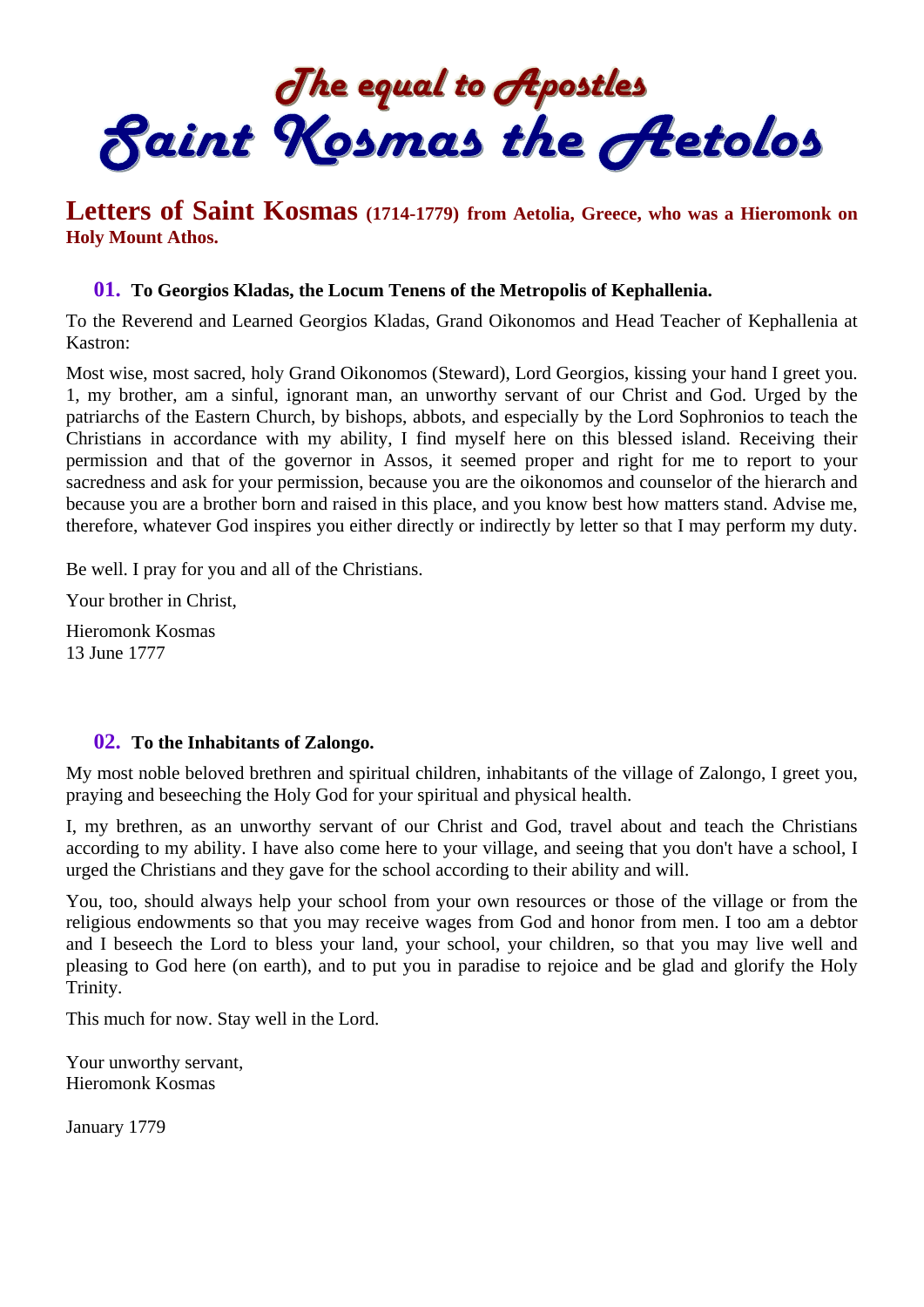#### **03. To His Brother Chrysanthos of Aitolia.**

My most sacred and beloved brother Lord Chrysanthos:

I greet you and beseech the Holy God for your spiritual and physical health. Thanks to divine grace, brother, I *am* somewhat well, but spiritually the Lord knows. What has happened to me appears unbelievable to many and even cannot understand it. I say only this so that you can glorify the Lord and rejoice. There is much repentance among the people. I have traveled through about thirty provinces. I have established ten Greek Schools, two hundred grammar schools *while the Lord worked with them and confirmed the word by the signs that attended it.* But glory to him who says: *my power is made perfect in weakness.* 

I am now traveling through Paramythia and Margarite; I hope shortly, God willing, to come and see you. I also passed through our village and all our relatives and friends send their respect.

I greet you and the most holy bishop and I pray for all the brethren in Christ. Be well in body and soul. Ten thousand Christians love me and one hates me; a thousand Turks love me and one doesn't; thousands of Jews want my death and one doesn't.

Your brother, Hieromonk Kosmas 2 March 1779

### **04. To the Inhabitants of the Village of Papadates**

My most noble brethren, inhabitants of the village of Papadates, I greet you and beseech the Holy God for your spiritual and physical health. 1, my brethren, as an unworthy servant of God, travel about and teach the Christians according to my ability. I have also come here to your village, and seeing that you do not have a school, I Urged the Christians and they gave according to their ability and will for your school.

You, too, should always help your school from your own resources or from those of the village or of the religious endowments so that you may receive wages from God and honor from men.

I too am a debtor, and I beseech the Lord, who blesses all things, to bless your village, your school, and your children, and to find you worthy to live well and pleasing to God here (on earth), and to put you into paradise to rejoice and be glad and to glorify the Holy Trinity. Amen.

I appointed, with the consent of all, Mr. Ioannes, son of Panos, trustee; and Mr. Demos, son of Ioannes the priest, and Mr. Stavros, son of Demos, overseers and his assistants to govern the school as the Lord inspires them.

Hieromonk Kosmas who prays for you March 1779

### **05. To the Inhabitants of the Village of Variades**

My most noble beloved brethren, inhabitants of the village of Variades, I greet you and beseech the Holy God for your spiritual and physical health.

I, my brethren, as an unworthy servant of Christ our God, hoping and teaching the Christians according to my ability, have also come here to your village. Seeing that you do not have a school, I urged the Christians and they gave according to their ability and will for the school.

You, too, should always help your school from your own resources or from those of the village or from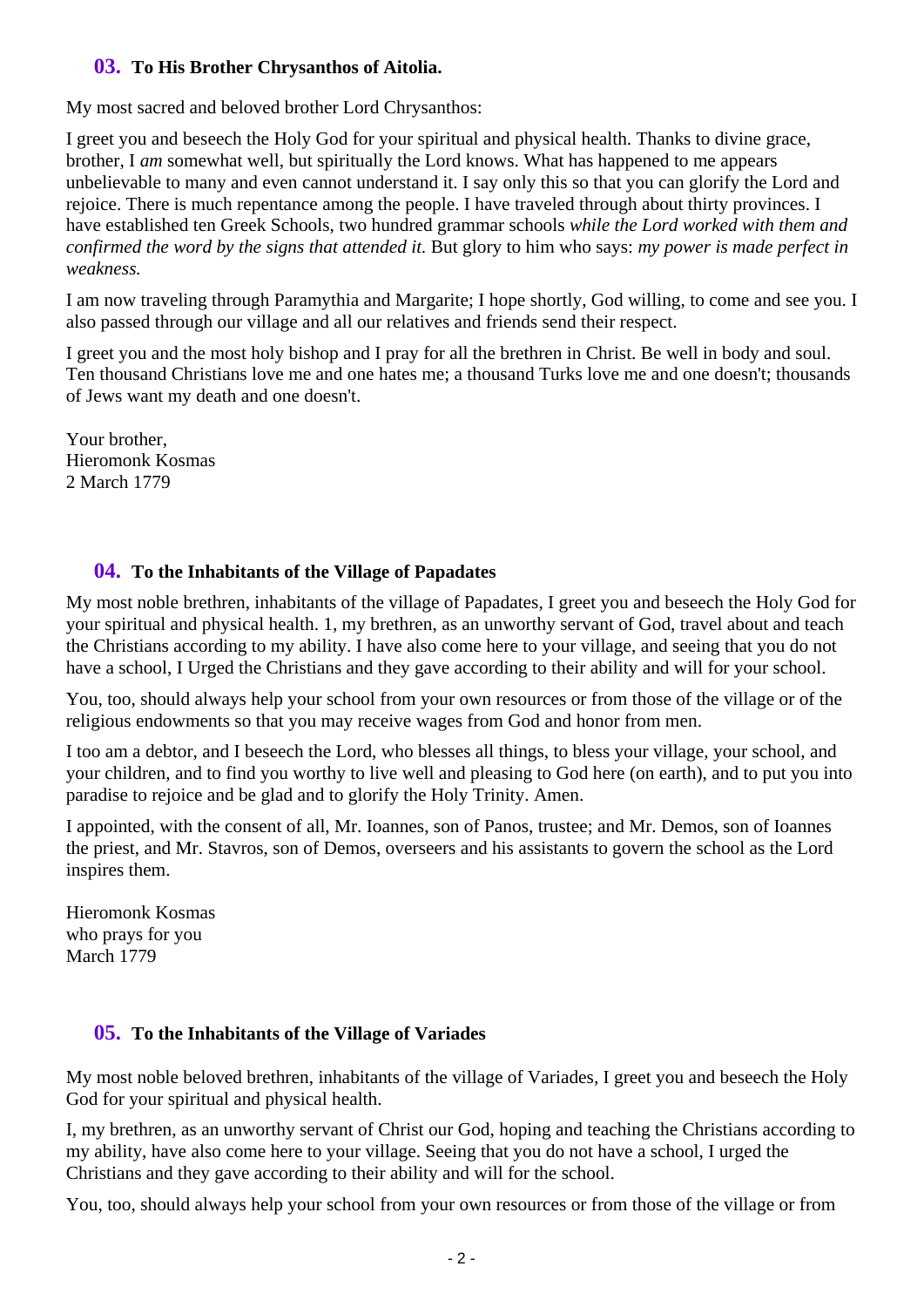those of the religious endowments so that you may receive wages from God and honor from men.

I too am a. debtor [and] I'll beseech the Lord, who blesses all things, to bless your village, your school, your children, and to find you worthy to live well and pleasing to God here (on earth) and to put you into paradise to rejoice and be glad, glorifying the Holy Trinity.

I appointed, with the consent of all, Mr. Georgios, the son of Demos, trustee; and the entire village as his assistants, particularly Mr. Georgakes, son of Panos, to govern your school as the Lord enlightens them. In addition, (I also appointed) the priest Apostles as overseer.

Unworthy Hieromonk Kosmas who prays for you March 1779

#### **06. To the Inhabitants of Preveza**

My most noble beloved brethren, inhabitants of the village of Preveza, I greet you and beseech the Holy God for your spiritual and physical health.

I, my brethren, as an unworthy servant of God, travel about and teach the Christians according to my ability. 1 also came here and seeing that you don't have a school, I urged (the Christians) and they gave according to their ability and will for your school.

You also should always help your school from your own resources or from those of the village or from those of the religious endowments, so that you might receive wages from God and honor from men.

I too am a debtor and I beseech the Lord, who blesses all things, to bless your village, your school, your children, and to find you worthy to live well and pleasing to God here (on earth) and to put you into paradise to rejoice and be glad, glorifying the Holy Trinity. Amen.

I appointed the priests, Mr. Nicholas Keramidas and Mr. Anastasios Rizos, trustees to keep and govern the above school. In addition, (I appointed) Mr. Demos, son of Chrestos; Mr. Spyros, son of Georgios Lampros; and Mr. Chrestos, son of Georgios, overseers to assist this school as the Lord enlightens them. And if you encounter any obstacle from the rulers of the village, expel them from the boundaries (of the village) if it seems fair to you. So much for now. Stay well in the Lord.

Hieromonk Kosmas who prays for you April 1779

### **07. To the Inhabitants of the Village of Syrakates**

My most noble beloved brethren, inhabitants of the village of Syrakates, I greet you and beseech the Holy c for your spiritual and physical health. The priest of your village came here to Krogkous and complained to me that you don't do what he counsels v and what the Church commands. This, my brethren, saddens me a great deal.

The trustees and overseers of your village, whom I 1 pointed with the consent of all, should try very hard deal) with the complaints of your priest and with the f will assistance of the monastery and of the rulers of your village so that the school will be built and your child will learn and you may receive from the Allpowerful wages and honors from men.

I too am a debtor and I beseech the Most High God, who blesses all things, to bless your school and your children to learn.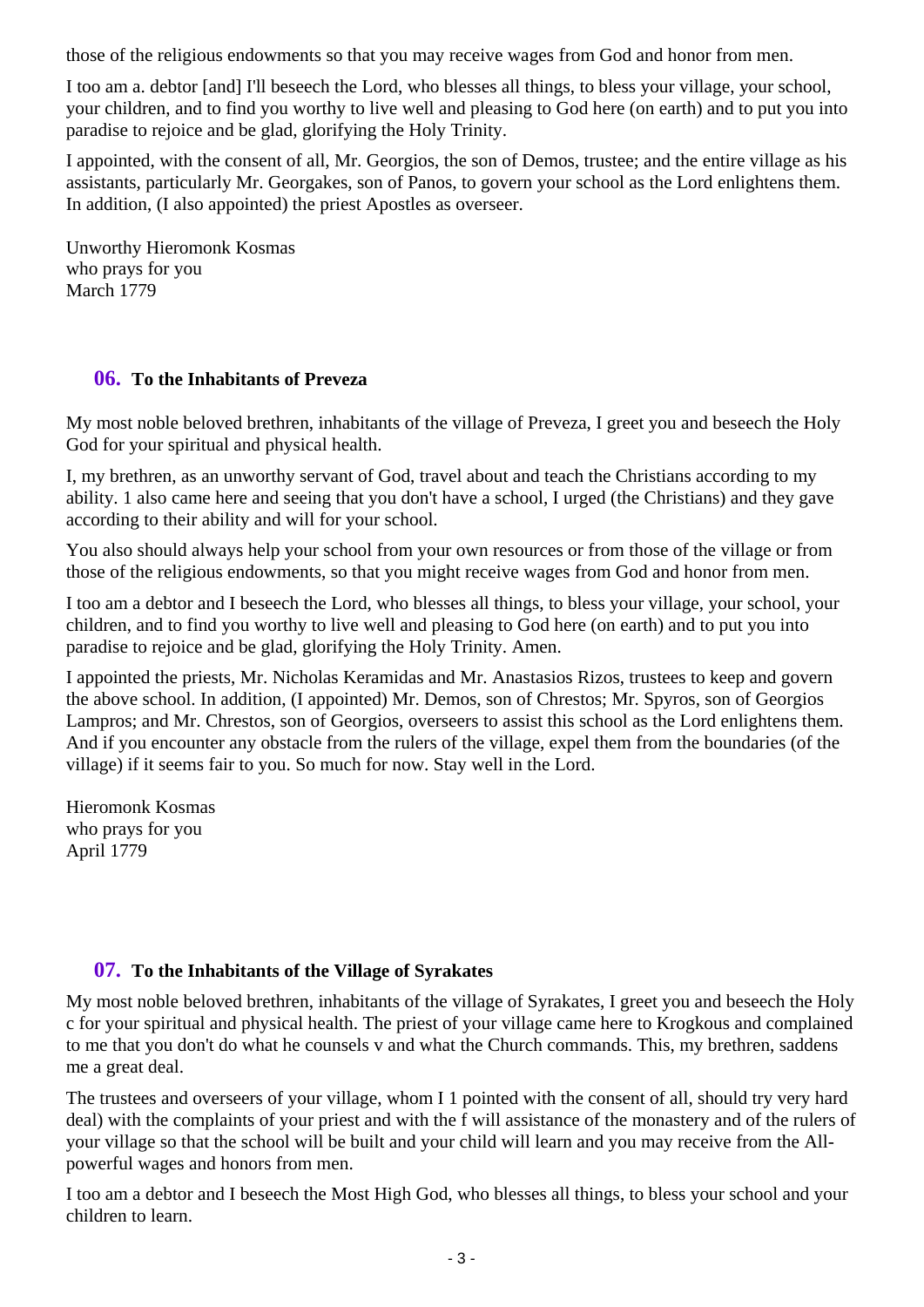This much for now. Stay well in the Lord.

Hieromonk Kosmas who prays for you 10 July 1779

#### **08. To The Inhabitants of the Village of Droviane**

My most noble and beloved brethren, inhabitants of the of Droviane, of the neighborhood of Upper Machala, et you and beseech the Holy God for your spiritual physical health. I, my Christian brethren, as an unworthy servant of Jesus t our God, travel about and teach the holy Gospel ,ding to my ability to the Christians with the permission of the local bishops. I have come here to your village, and that you do not have a school for your children to without paying, I urged the Christians and they gave according to their ability and will for the school.

But you too should help the school, all of you Christians, from your own resources or from those of the village or from of the churches so that you may receive wages from id honor from men.

I, to am a debtor and I beseech our Lord Jesus Christ, blesses all things, to bless your village, your school, and your children, and to find you worthy to live well and g to God here (on earth), and to put you into paradise to rejoice and be glad forever and ever and to glorify the Holy Trinity. Amen.

I have appointed, with the consent of all the Christians ar village, the reverend priest Mr. Kyriakos trustee, overseers and assistants everyone in the village to the school as the Lord enlightens them.

Hieromonk Kosmas who prays for all the Christians 15 July 1779

#### **09. To the Inhabitants of the Village of Chalion**

My most noble and beloved brethren, inhabitants of the village of Chalion, I greet you and I beseech the Holy God for your spiritual and physical health.

I, my brethren, as an unworthy servant of Christ our God, travel about and teach the Christians according to my ability with the permission of the local bishops. I came to your village, and seeing that you don't have a school for your children to learn without paying, I urged the Christians and they gave according to their ability and will for the school.

You also should help the school from your own resources or from those of the village or from those of the religious endowments so that you may receive wages from God and honor from men.

I too am a debtor and I beseech the Lord, who blesses all things, to bless your village, your school, and your children to receive an education, and to find you worthy to live well and pleasing to God here (on earth) and to glorify the Holy Trinity. Amen.

I appointed, with the consent of all, Mr. Rizos, son of Demos, trustee, and as overseers and his assistants everyone in the village, and in particular, Mr. Kyriazos, son of Zeses; Mr. Ioannes, son of Gkikas; Mr. Ioannes, son of Zotos; Mr. Kyriazos, son of Demetrios; Mr. Konstas, son of Stavros; and Mr. Pantos, son of Demos, to govern the school as the Lord enlightens them.

This much for now. Stay well in the Lord.

Hieromonk Kosmas who prays for you July 1779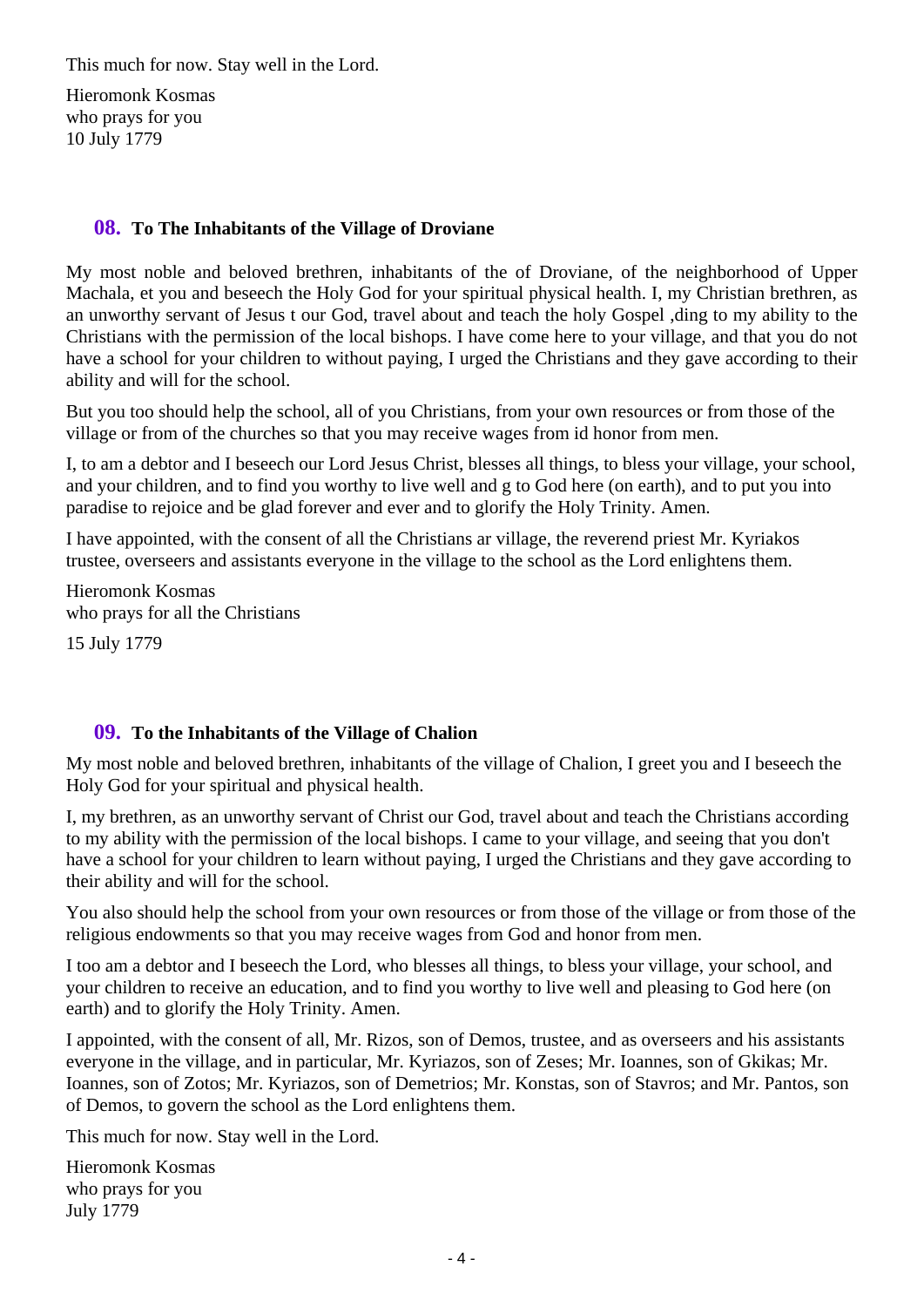#### **10. To the Inhabitants of the Village of Mouzina**

My most noble and beloved brethren. Inhabitants of the village of Mouzina, I greet you and beseech the Holy God for your spiritual and physical health.

I, my brethren, as an unworthy servant of Christ our God, travel about and teach the Christians according to my ability with the permission of the local bishops. I have come here to your village, and seeing that you don't have a school to teach your children without paying, I have urged the Christians and they have given according to their ability and will for the school. You too should all help your school always from your own resources or those of the village or those of the religious endowments so that you may receive wages from God and honor from men.

I too am a debtor and I beseech the Lord who blesses all things to bless your land, your school, and your children, and to find you worthy to live well and pleasing to God here (on earth) and to put you into paradise to rejoice and be glad and to glorify the Holy Trinity.

I appointed, with the consent of all, the priest, Mr. Diamantes, trustee, and everyone in the village as trustees and his assistants, and in particular, the priest, Mr. Ntenten; and Mr. Athanasios, son of Zeses; and Mr. Nikos, son of Kyriakos, to govern the school as the Lord enlightens them.

This much for now. Stay well in the Lord.

Hieromonk Kosmas who prays for you July 1779

### **11. To the Inhabitants of the Village of Semitsa**

My most noble and beloved brethren, inhabitants of the village of Semitsa, I greet you and beseech the Holy God for your spiritual and physical health.

I, as an unworthy servant of our God, my fellow Christians, travel about and teach the Christians according to my ability with the permission of the local bishops. I have come to your village, and seeing that you have no school for your children to learn without paying, I urged the Christians and they gave according to their ability and will for the school. You all should also help the school from your own resources or from those of the village or from those of the religious endowments so that you may receive wages from God and honor from men.

I too am a debtor and I beseech the Lord who blesses all things to bless your village, your school, and your children, and to find you worthy to live well and pleasing to God here (on earth), and to put you into paradise to rejoice and be glad and to glorify the All-Holy Trinity. Amen.

I appointed, with the consent of all, Mr. Lekas, son of Kyrkos, trustee, and the entire village as overseers and his assistants, and particularly the priest, Mr. Nikos; Mr. Gkenos Demos; Mr. Spyros Ntenes; and Mr. Spyros Athanasiou to govern the school as the Lord enlightens them.

This much for now. Stay well in the Lord.

Hieromonk Kosmas who prays for you 28 July 1779

### **12. To the Inhabitants of the Village of Cheimarra**

My most noble beloved brethren, inhabitants of the village of Cheimarra, I greet you and beseech the Holy God for your spiritual and physical health. I, my brethren, as an unworthy servant of Christ our God, travel about and teach the Christians according to my ability with the permission of the local bishops. I have come here to your village, and seeing that you do not have a school for your children to learn